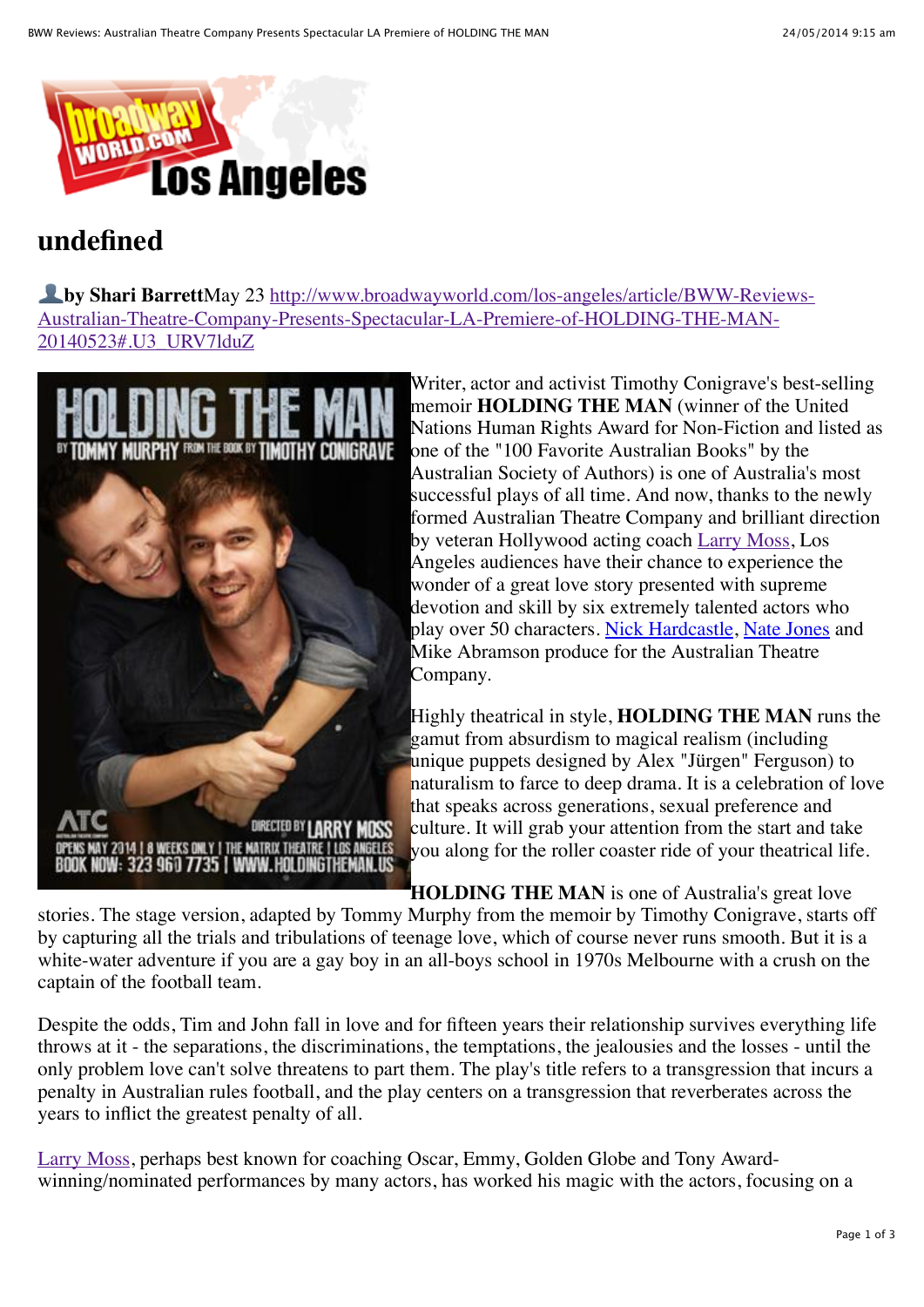great deal of character work since the actors play a variety of parts. Their constant physical and emotional transformations will blow you away. Trust me - you will not believe you have seen only six people onstage when the play ends.



Nate Jones and Adam J. Yeend Photo by Suzanne Strong

The two lead actors, [Nate Jones](http://www.broadwayworld.com/people/Nate-Jones/) as Timothy Conigrave and [Adam J. Yeend](http://www.broadwayworld.com/people/Adam-J.-Yeend/) as John Caleo, are riveting in the roles. Their characterizations are so real, from the way they walk to every heartfelt emotion on their faces, you will be drawn into their love story and feel you know them intimately by the end of the play. It's a real love story between two people that will resonate with everyone as the love Timothy and John share is what we all hope to have in our lives. Jones and Yeend bring these two men so thoroughly to life, I dare you not to have tears in your eyes as you would for a close personal friend or family member during their struggle to deal with HIV-AIDS. And with the ever-exploding cases still occurring across generations, I hope this play along with "The Normal Heart" will light the fire of realization that it can happen to anyone and we must all be ever-cautious in our own relationships.



Cameron Daddo, Adam J. Yeend, Nate Jones, Luke O'Sulllivan, Roxane Wilson Photo by Suzanne Strong

[Taking on multiple roles, which often cross gender lines, are](http://www.broadwayworld.com/people/Adrienne-Smith/) [Cameron Daddo](http://www.broadwayworld.com/people/Cameron-Daddo/)[, Luke O'Sullivan, Adrienne](http://www.broadwayworld.com/people/Adrienne-Smith/)